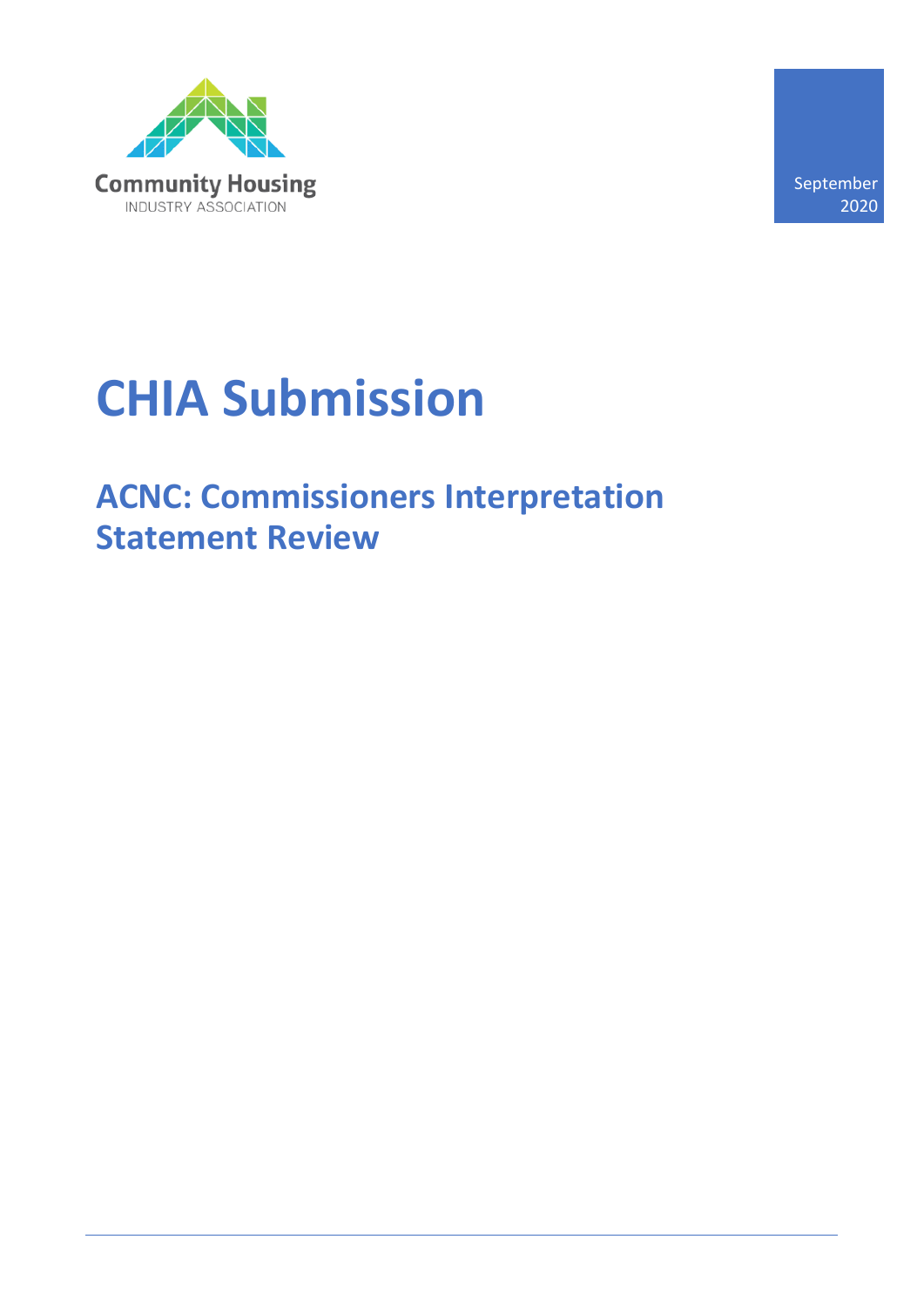

# **ACNC – Consultation on the Commissioner's Interpretation Statement – Provision of Housing by Charities**

#### **Executive Summary**

**CHIA is the peak body representing not for profit community housing organisations (CHOs) across Australia. Our 170+ members manage a \$40 billion-plus portfolio of more than 100,000 homes, housing people on low and moderate incomes who find it hard to access affordable and appropriate tenancies in the private market.** 

The Community Housing Industry Association (CHIA) welcomes the opportunity to submit recommendations for the updated Commissioner's Interpretation Statement (CIS). Our submission has been informed by consultation with our members and their experience with the ACNC. It also reflects the policy and funding environment in which our members operate. Critically we also consider the scale of housing disadvantage in Australia. Housing disadvantage is experienced not just by the nation's poorest households but, in many locations, by moderate income earners (such as key workers) who are unable to afford suitable market housing anywhere close to where they work. Similarly, there are households with particular needs (e.g. people with disability) who are disadvantaged due to the scarcity of market-provided accommodation with necessary features.

Overall, we believe the current CIS provides, at a high level, reasonable guidance on who may legitimately benefit from charitable housing. Similarly, the principles it sets out wisely recognise that housing disadvantage is broader in scope than simple poverty. Appendix A to the CIS is, however, less clear, and somewhat archaic and should be replaced by more specific and targeted guidance including case study examples and links to background material explaining housing affordability issues.

There is also scope to update the section on commercial activities; with a more principles-based approach and guidance about the evidence housing providers could rely on to demonstrate that proceeds from commercial activities are used solely for charitable purposes. Identification of affordable (as opposed to social) housing provision as a commercial activity fails to recognise that overwhelmingly affordable rental housing is used to accommodate people who experience housing disadvantage. While the CIS does provide detail regarding the ACNC's views on the meaning of 'poverty' in this context, the CIS appendix does not provide additional detail regarding the ACNC's view on 'disadvantage' and how that may otherwise differ from 'poverty' in the context of charitable housing.

Two areas where the CIS needs to be expanded concern relations with government. Most charitable housing is provided by registered community housing organisations who are subject to domain-specific government regulation and are required to operate in accordance with government policy on, for example, eligibility for housing and allocation priorities. The CIS needs to be clear on what practice is consistent with the ACNC's view of charitable law and where the ACNC believe there are inconsistencies there should be mechanisms for these to be resolved with government. The second area where there is scope for improvement is in the specification of clear principles and guidance for explaining and assessing private benefit in the context of regulatory requirements of government.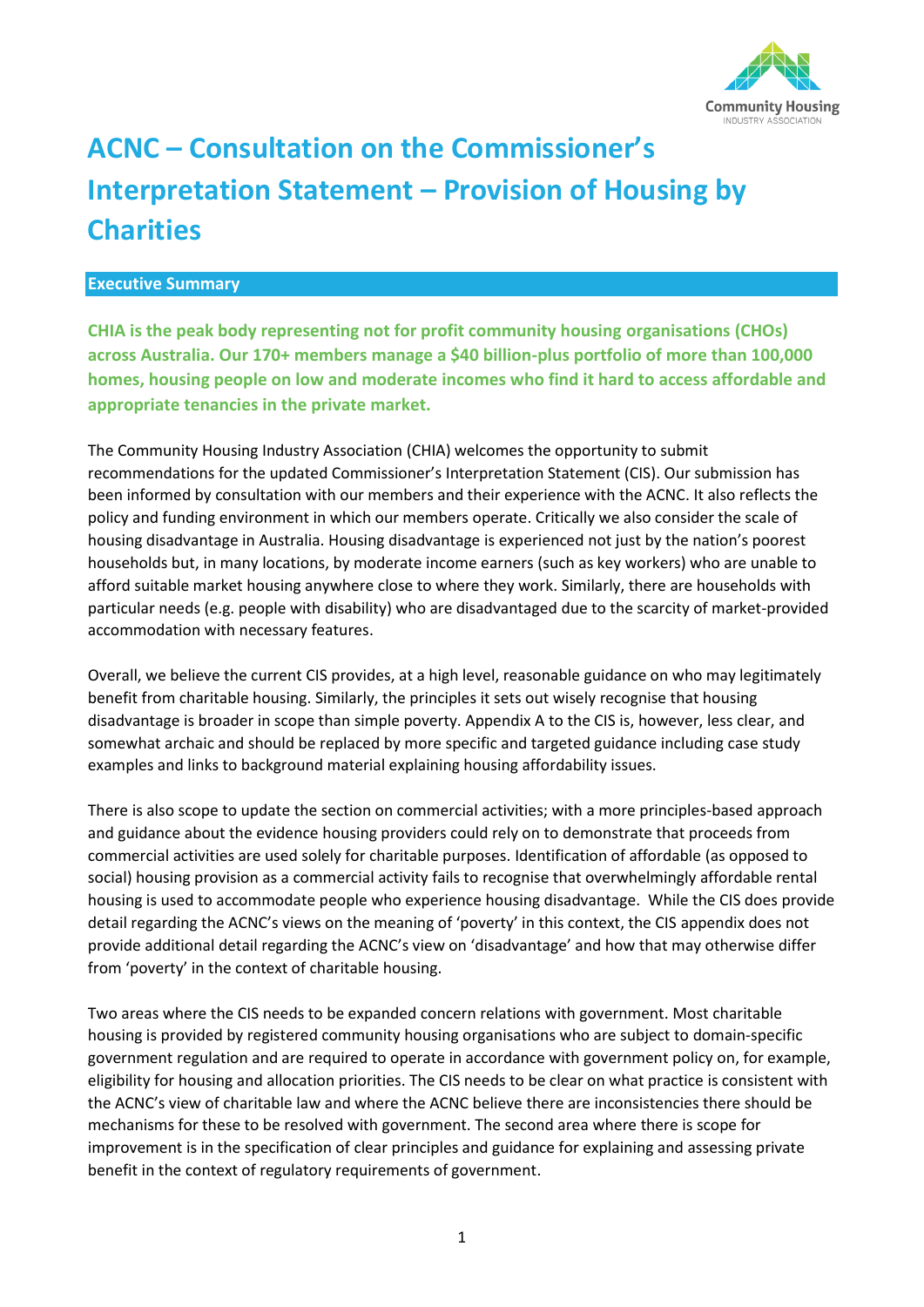Finally, there should be links with other guidance operated by the ACNC and specifically the Commissioner's Interpretation Statement on public benevolent



institutions (CIS 2016/03). It would be helpful if the CIS set out the ACNC's views on the differences between allowable charitable activities of a PBI as opposed to other charitable housing organisations. In particular, its views on the meaning of the relief of 'disadvantage' which does not appear relevant for PBIs (given their objects must be benevolent relief relating to 'poverty or distress' only – in accordance with CIS 2016/03) but may well be for other housing organisations.

Below, we have made suggestions for what the new CIS could contain. We have also taken the opportunity to make recommendations for how the ACNC could improve engagement with the community housing industry and its government stakeholders. CHIA will, through its members, assist the ACNC in preparing case studies and reviewing the proposed changes to the CIS. Our concern is to of course ensure that our members operate in consistency with the Charities legislation while being enabled to provide housing and services to the many Australian households that are unable to access suitable and affordable housing.

#### *Recommendations*

### **Process**

- The ACNC should establish a stakeholder engagement system with the industry and its key regulatory and policy agencies. This should allow for periodic review of the operating environment and for day to day issues to be raised and addressed. (Recommendation 2)
- The ACNC should ensure its regulatory staff have a well-informed understanding of the charitable housing operating environment, including regulatory policy and requirements in each State and Territory. The CIS should be accompanied by references to background material explaining housing demand, government policy and CHO performance. (Recommendation 3)
- The ACNC should ensure that its regulatory approach is aligned with the proposed policy outcomes of community housing-specific regulatory regimes to benefit from their expertise in the sector (Recommendation 6)
- The assessment of PBI status should where be consistent with other ACNC guidance where it considers an organisation's charitable purpose. (Recommendation 10)

### **Updated CIS**

- There may be scope for the new CIS to be supported by case study examples or links to reports to provide guidance to both ACNC staff and charitable organisations on how housing meets charitable purposes (Recommendation 1)
- The updated CIS should include an explanation or reference to how affordable housing rents are calculated (Recommendation 4)
- The updated CIS should remove references to affordable housing as automatically 'commercial' activity and recognise that it is used to alleviate housing 'disadvantage' as set out in 2.7. This would not affect the requirement for individual organisations to demonstrate the consistency of housing allocations with the categories in 2.7 (Recommendation 5)
- The updated CIS should set out the principles and clear guidance about how CHO commercial activities will be treated and the evidence the ACNC considers is relevant to demonstrate how they are being used to further the charitable objects of the relevant organisation. (Recommendation 7)
- CHIA suggests that the updated CIS sets out clear principles to which shared equity and rent to buy schemes must adhere. These principles should be subject to consultation with the sector. Relevant case study examples should be provided (Recommendation 8)
- The new CIS must clearly set out the principles and guidance for both CHOs and potential partners on what is permissible to assist in the design of rent to buy, shared equity and other similar schemes. Case study examples should also be prepared (Recommendation 9)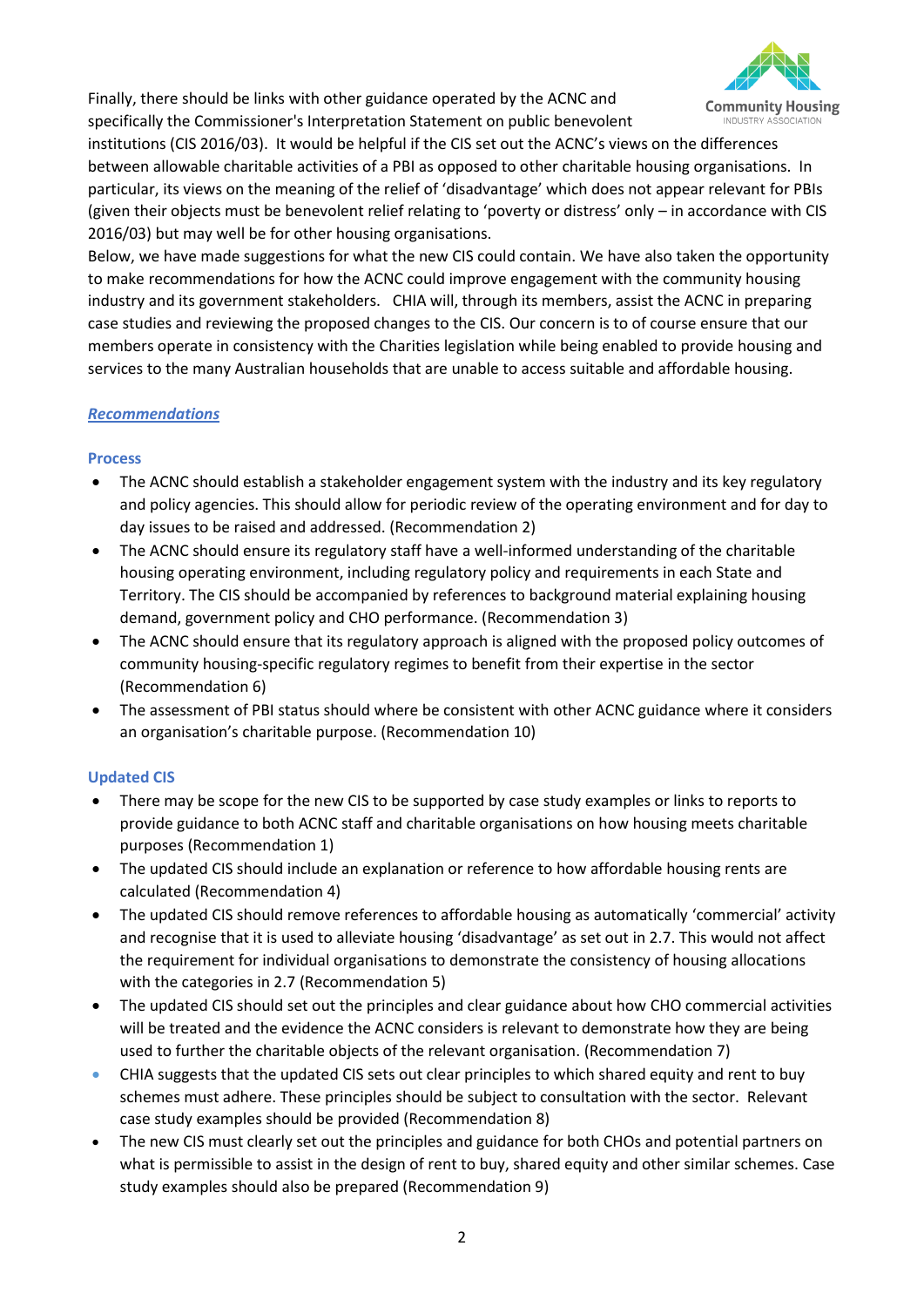

# **ACNC – Consultation on the Commissioner's Interpretation Statement – Provision of Housing by Charities**

#### **Introduction**

The Community Housing Industry Association (CHIA) welcomes the opportunity to provide feedback on the Commissioner's Interpretation Statement CIS 2014/02.

CHIA is the peak body representing not for profit community housing organisations (CHOs) across Australia. The industry provides one in five of Australia's social rental properties, complementing public housing. CHOs manage a \$40 billion-plus portfolio of more than 100,000 homes, housing people on low and moderate incomes who find it hard to access affordable and appropriate tenancies in the private market. Our 170 plus members include the largest (managing over 10,000 dwellings) to those with less than 100 homes. Our members provide a diverse range of housing for Aboriginal people, people with disabilities and the formerly homeless.

#### **Introduction**

The ACNC intends to update the Commissioner's Interpretation Statement (CIS) (attached to the email) covering the provision of housing by charities. The CIS provides guidance to the ACNC on how to interpret the charities law (legislation and common law) as it applies to housing providers. It is non-binding but highly influential. This version was produced in 2014 and addresses five specific issues:

- What charitable purposes may be fulfilled through housing provision
- To whom charitable housing can be provided
- What kinds of housing can be provided
- How commercial activity fits with the provision of charitable housing
- What kinds of interaction can occur between Government and charitable housing providers

The review process has, we understand, been prompted by a recognition that the CIS is six years old and that it should be updated to reflect the current policy and funding / financing developments, to respond to problems identified in Community Housing Organisations' interaction with the ACNC and to clarify / simplify the language in the CIS.

There is no public call for submissions and no discussion document. The ACNC acknowledges a need to consider current practices in the charity sector while at the same time ensuring that they operate within the bounds of the law. In this context they need to abide by the *ACNC Act 2012*, the *Charities Act 2013,* and all relevant case law – of which there has been very little since the CIS was produced. The 2008 [Word](https://www.corneyandlind.com.au/resource-centre/word/)  [Investments Ltd](https://www.corneyandlind.com.au/resource-centre/word/) case remains the most significant in terms of establishing that 'institutions may decide to pursue "asset protection" strategies, by incorporating separate entities to raise funds for their charitable purposes', and in setting out the principles and reasons on which the decision was based.

As part of the review, the ACNC has consulted with various legal experts and charity sector leaders. We suggest there should be engagement with the three regulatory regimes and the relevant government departments and agencies that set contractual, policy and financing frameworks under which CHOs are obliged to operate. Any consultation without regard to those regimes and policy frameworks is unlikely to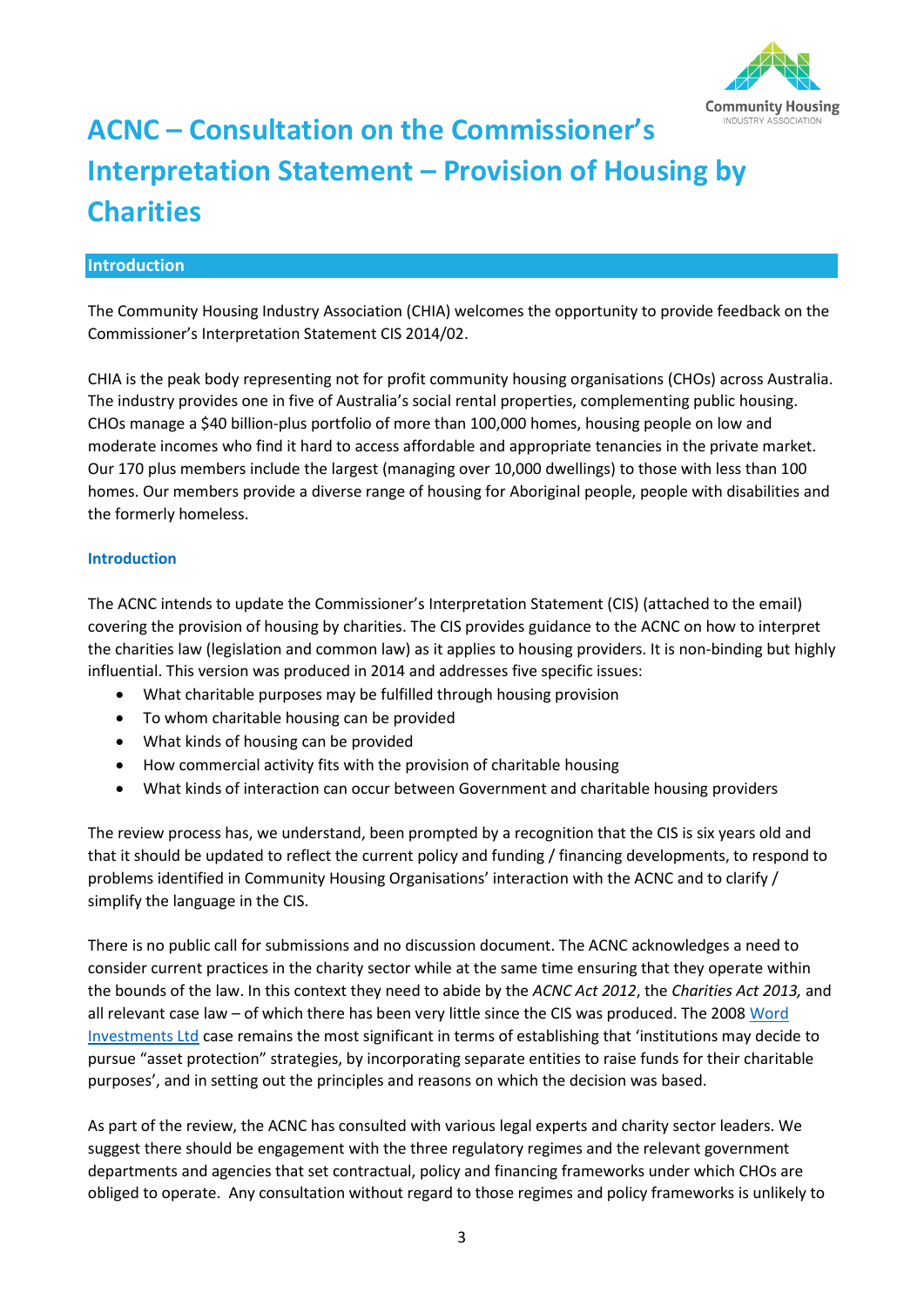provide clarity or meaningful guidance so that the CIS can be updated to reflect the increasing complexity of the sector.



#### **Community Housing and its role in meeting Australia's housing needs**

Australia is facing a massive housing challenge that has only become greater since the CIS was published. The proportion of Australia's dwellings that are social housing has declined significantly over the last 25 years at a time when market housing has become much less affordable. There is mounting evidence of Australia's shortfall of housing affordable to households in the bottom two income quintiles. Research commissioned by CHIA NSW and Homelessness NSW in 2016, which built on prior AHURI research, identified a shortfall of over 650,000 homes across Australia affordable to households in the bottom two income quintiles. Accounting for projected household growth to 2036, more than one million additional social/affordable rental homes will be needed to meet the needs of these lower income households over the next 20 years<sup>1</sup>. The failure to supply sufficient homes compounds housing stress, again amply demonstrated by other robust research and analysis. We draw on a few examples below:

- More than half of the of low-income households in rental housing some 1.3 million people face housing costs exceeding 30% of their income, leaving them without enough remaining funds for essentials like food and clothing<sup>2</sup>.
- The private rental market has not supplied enough dwellings at rents (i.e. \$202 or less per week) affordable to households in the bottom income quintile. By 2016 the national deficit of such dwellings had risen to 212,000. While the situation for private renters in the second lowest quintile is less extreme, the availability of homes affordable to this group (i.e. rented at below \$355 per week) is substantially compromised by such homes being occupied by higher income earners.<sup>3</sup>
- Using the projected number of households in Australia (ABS 2015) the number of social housing dwellings per 100 households has declined from 5.1 per 100 households in 2007–08 to 4.6 in 2017– 18<sup>4</sup>. No reliable figures exist on the additional new social and affordable homes currently planned for the next five years but even on optimistic assumptions it is highly unlikely to exceed 10% of what is required. Factoring in the loss of affordable homes through the expiry of incentives awarded under the National Rental Affordability Scheme (NRAS) and other time limited schemes, as well as continued public housing sales and demolitions, the prospective net increase in social and affordable homes over the next five years is likely to be barely above zero. Unless there is a change of course by Australian governments, social and affordable housing provision per capita will continue to contract, just as it has for the past 25 years.
- A more meaningful measure of the decline in social housing supply is the reduction in the annual number of such properties being let to new tenants. This results from the decline of gross provision (see above), from the reduced number of newly built homes coming onstream, and from the contracting availability of affordable 'move on' accommodation (meaning fewer existing tenants have the capacity to transition into the private market). Therefore, '*Considering both public housing and*

<sup>&</sup>lt;sup>1</sup> Troy L, van den Nouwelant R, Randolph W (2018) Filling the Gap - Estimating need and costs of social and affordable housing delivery http://communityhousing.org.au/wp-content/uploads/2019/03/Modelling\_costs\_of\_housing\_provision\_FINAL.pdf

<sup>&</sup>lt;sup>2</sup> Productivity Commission (2019) Vulnerable Private Renters: Evidence and Options

<sup>3</sup> Hulse, K., Reynolds, M., Nygaard, C., Parkinson, S. and Yates, J. (2019) *The supply of affordable private rental housing in Australian cities: short-term and longer-term changes*, AHURI Final Report No. 323, Australian Housing and Urban Research Institute Limited, Melbourne, https://www.ahuri.edu.au/research/final-reports/323, doi:10.18408/ahuri-5120101.

<sup>4</sup> https://www.aihw.gov.au/reports/housing-assistance/housing-assistance-in-australia-2019/contents/social-housingdwellings#sh1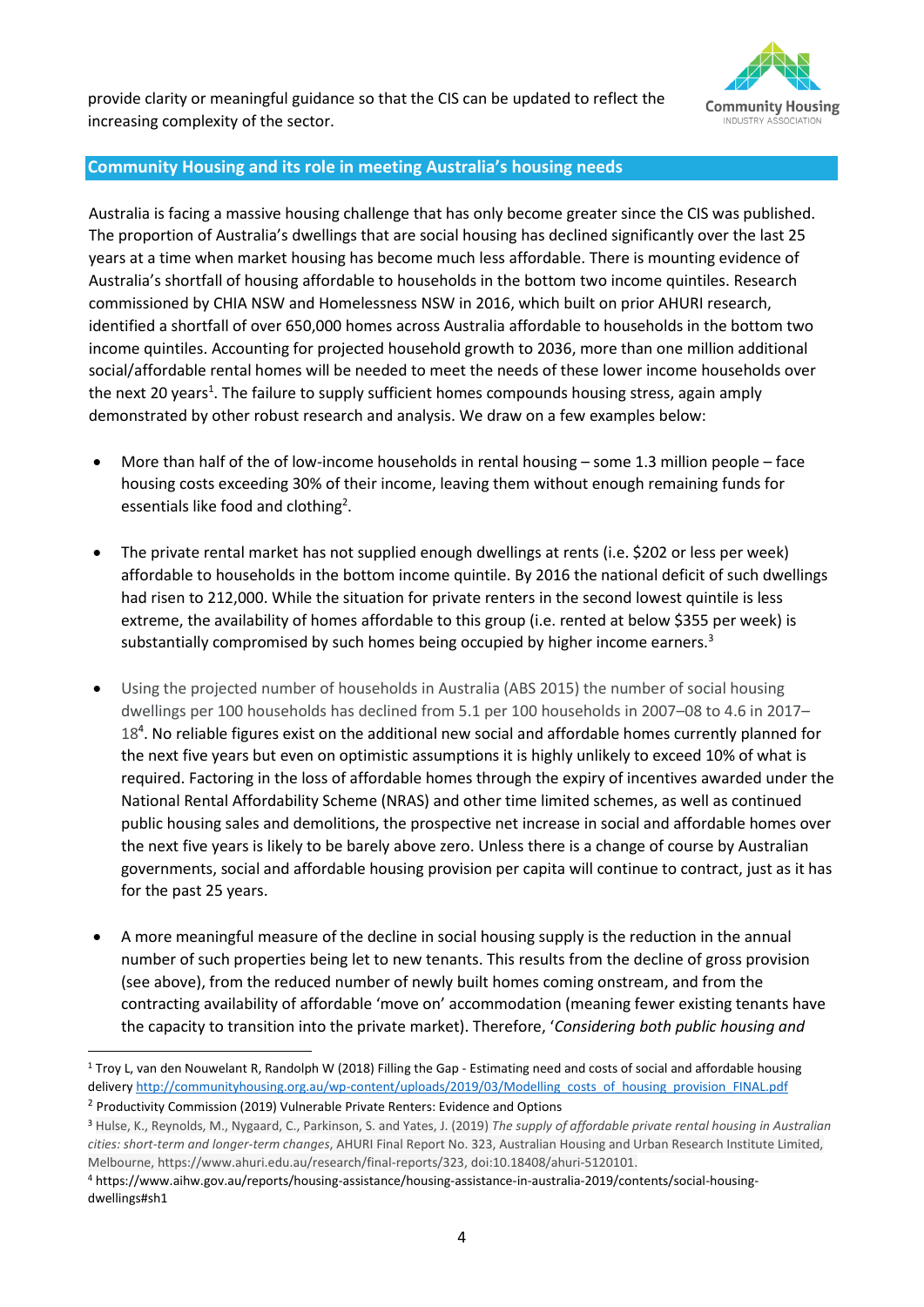

*community housing, the gross number of social rental lettings dropped from 52,000 in 1997 to 35,000 in 2017 – an absolute decline of a third<sup>5</sup> . Pro rata to* 

*population, this represents an effective reduction in social housing supply of some 50%' (UNSW City Futures Research Centre submission to Parliamentary Inquiry on Homelessness 2020).*

At the Federal level the government's infrastructure agency Infrastructure Australia in its 2019 Audit<sup>6</sup> has recognised that '*access to safe, adequate and affordable housing is a crucial foundation for enabling a person's physical and mental health and wellbeing. Without access to appropriate housing, people are unable to focus on other aspects of their lives (such as health, education and employment) and are unable to contribute productively to society*' and that many Australians currently do not have their housing needs met by the market. The audit clearly outlines the problem - i.e. that ' *the social housing system suffers from a lack of funding, an ageing housing stock with high maintenance needs, increased demand due to housing affordability issues, insufficient funding to increase the supply of dwellings in the system, and tenants with increasingly diverse needs'.*

Not-for-profit CHOs are a critically important part of Australia's housing system. The number of homes managed by the community housing sector has more than tripled in recent years (from 32,300 in 2006, to 100,200 dwellings in 2019: a 210% increase or 67,900 dwellings<sup>7</sup>). Since the CIS was published in 2014, an additional 30,000 homes have been added. The increase in dwellings has largely come from transfers of ownership or management of public housing dwellings to community housing organisations, though larger CHOs have used government subsidy programs to construct new homes. In 2020 the community housing sector owns and / or manages almost 25% of total social housing and while their development pipeline is small, CHOs are adding the lion's share of all housing affordable to households in the lower two income quintiles. Government policy settings are consistent with this trend and it is therefore likely to continue.

CHOs are predominantly charitable organisations and rely on their status to provide services and accommodation to households locked out of the private market. Understanding the system in which CHOs operate and the way in which this influences their businesses is critical for the ACNC, to inform both the CIS update and its day to day interaction with the sector.

The current CIS already recognises that the provision of charitable housing extends beyond the relief of poverty. Section 2 is comprehensive and includes the groups for whom we provide housing. It sensibly avoids attempting to set income thresholds for eligibility for charitable housing, recognising that other factors also impact on households disadvantage, including location, the **availability** of low cost housing and distress and disadvantage that comes from a person's particular circumstances. Some of our members have raised concerns that interactions with ACNC staff have on occasions exposed a lack of familiarity with the operation of the housing market and the scale of housing disadvantage. There is anxiety that ACNC staff do not always appear to be applying section 2 of the CIS to their assessments. There may be scope for the new CIS to be supported by (1) case study examples to illustrate the ACNC's view on some of the households our sector assists under particular categories (e.g. 2.7.2 and 2.7.6) and (2) links to reports that explain rental affordability e.g. the Anglicare rental affordability snapshot<sup>8</sup> (Recommendation 1)

<sup>5</sup> Pawson, H., Milligan, V. & Yates, J. (2020) Housing Policy in Australia: A case for system reform; Singapore: Palgrave Macmillan <sup>6</sup> https://www.infrastructureaustralia.gov.au/publications/australian-infrastructure-audit-2019

<sup>7</sup><https://www.aihw.gov.au/reports/housing-assistance/housing-assistance-in-australia-2020/contents/social-housing-dwellings> <sup>8</sup> [https://www.anglicare.com.au/news-media/rental-affordability-](https://www.anglicare.com.au/news-media/rental-affordability-snapshot/?gclid=CjwKCAjw2Jb7BRBHEiwAXTR4jRWP8tTWcjvU_qLvETrD58J7McZKL82fc_nfm4pGVN1aKc9QCkWgShoCyssQAvD_BwE)

[snapshot/?gclid=CjwKCAjw2Jb7BRBHEiwAXTR4jRWP8tTWcjvU\\_qLvETrD58J7McZKL82fc\\_nfm4pGVN1aKc9QCkWgShoCyssQAvD\\_Bw](https://www.anglicare.com.au/news-media/rental-affordability-snapshot/?gclid=CjwKCAjw2Jb7BRBHEiwAXTR4jRWP8tTWcjvU_qLvETrD58J7McZKL82fc_nfm4pGVN1aKc9QCkWgShoCyssQAvD_BwE)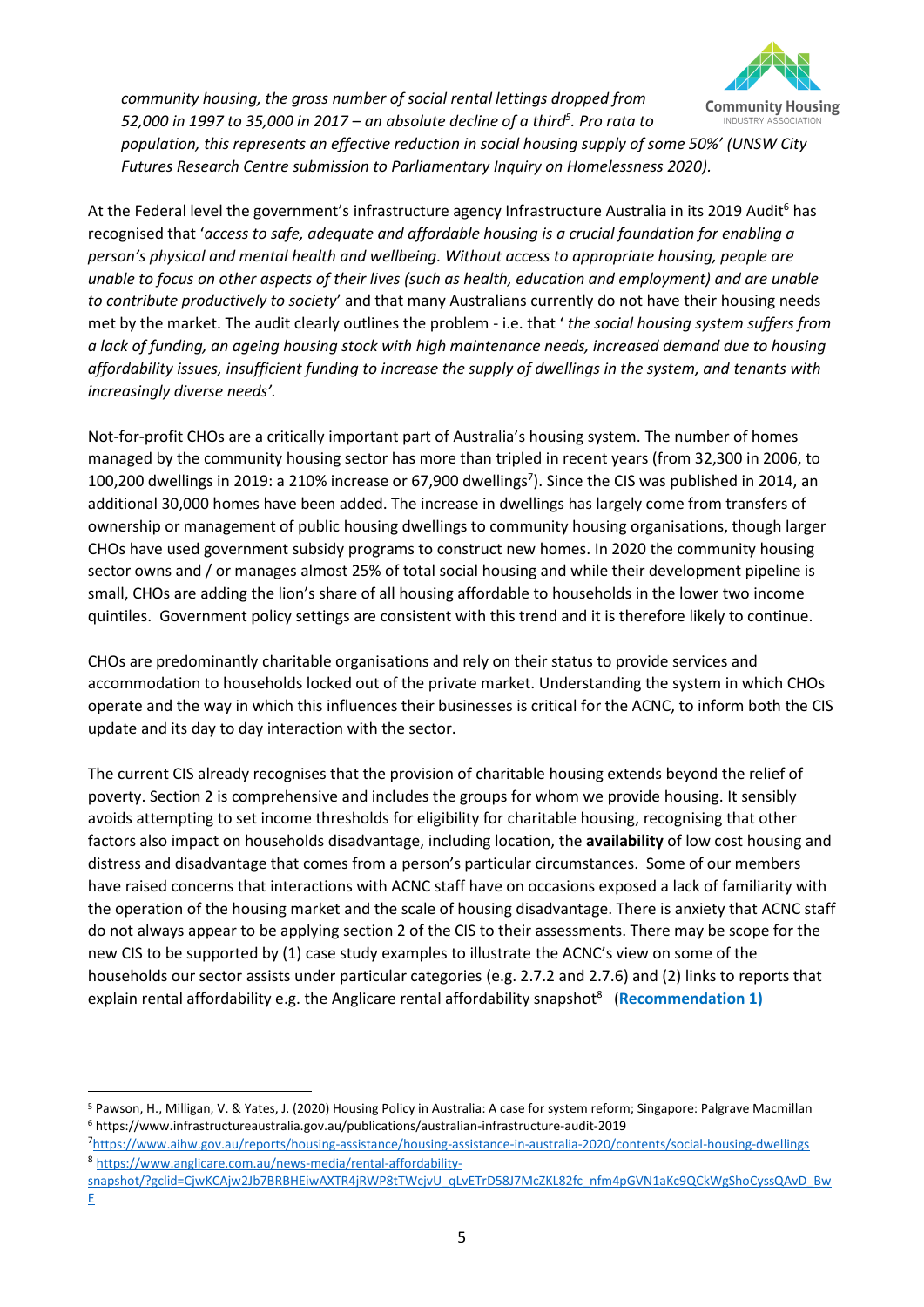

CHIA also believes that more regular engagement with the industry and its key regulatory and policy agencies would allow for periodic review of the sector's operating environment and provide a mechanism for day to day issues to be raised and responded to**. (Recommendation 2)**

#### **CHOs' Operating Context**

The Productivity Commission's Report on Government Services (ROGS)<sup>9</sup> defines community housing as rental housing provided to low-to-moderate income and/or special needs households, managed by community-based organisations that lease properties from government or have received a capital or recurrent subsidy from government. While that definition does reflect the historical role of CHOs, the landscape is changing which is driving CHOs to undertake other activities including, potentially, rent to buy or shared equity, as well as to fund those activities using other means such as through NHFIC or commercial lending arrangements.

There are circa 552 CHOs across Australia, and they differ substantially in size and scale. The largest 38 providers manage 82.5% of homes and while the average size of these larger community housing portfolios is 2,357 there are many far smaller organisations. However, despite this diversity, the mission and ethos of those that are charitable are similar. In addition, they operate within a regulatory and policy system that sets overall objectives, places constraints on their operations and directs a substantial amount of what they can do.

Important in the context of the CIS is the fact that State and Territory governments set eligibility criteria for social housing, usually require CHOs to allocate from a common housing register and determine the priority household categories for allocations.

The current CIS is clear in 2.7 that 'eligibility for government assistance' including 'access to public housing' (which should be updated from public to social housing in the new CIS) is relevant to determining whether a person is in poverty and thus someone a charity can assist with housing. Eligibility criteria for social housing varies between jurisdictions but within jurisdictions criteria are generally consistent for public and community housing providers. Table 18A.49 in the ROGS housing data (2019 edition, not 2020) <sup>10</sup> sets out these criteria.

At first glance some of the eligibility criteria particularly regarding liquid asset thresholds may seem generous and indeed it has led some ACNC officials to question whether CHOs are fulfilling a charitable purpose by housing people from the social housing waiting list. Apart from the clear guidance in the CIS that social / public housing eligibility is an indicator of disadvantage, the ACNC should be reassured that allocations from all state and territory registers are overwhelmingly made to the most disadvantaged. It could hardly be otherwise given the scarcity of accommodation.

The ROGS provides evidence that CHOs overwhelmingly allocate homes to the most disadvantaged groups on the social housing waiting list. Table 18A.17 shows that almost 82% of allocations in 2017/18 went to priority need groups. This means people who were not only eligible in terms of having very low incomes, but also assessed as affected by other serious disadvantage(s) impeding their ability to secure suitable housing in the private market.

<sup>9</sup> <https://www.pc.gov.au/research/ongoing/report-on-government-services/2019/housing-and-homelessness/housing>

<sup>10</sup> <https://www.pc.gov.au/research/ongoing/report-on-government-services/2019/housing-and-homelessness/housing>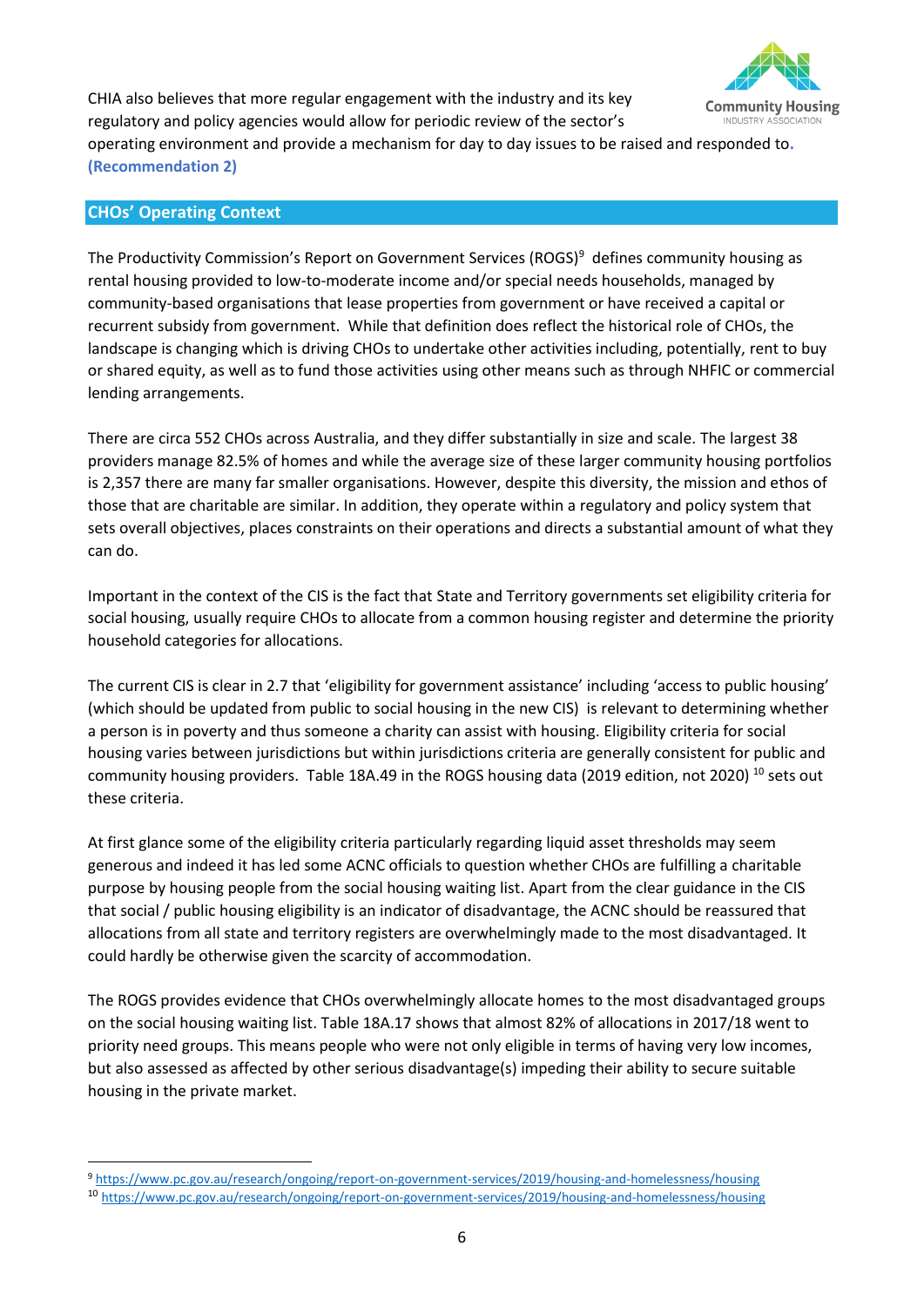

CHIA is concerned that at least one CHO may be refused charitable status on the grounds that the relevant state social housing eligibility criteria are considered to be

too broad - i.e. where it would be technically possible for an applicant to be assessed as eligible for social housing despite possession of an 'unacceptable' level of assets (albeit having a very low income). Considering that prioritisation of eligible applicants for a tenancy offer is highly dependent on assessed need (likely to be compromised by ownership of assets) this is essentially a technicality. An adverse decision based on this concern would therefore be mistaken and, appears to us to discount one of the clear indicia of poverty in the CIS, being social housing eligibility. Moreover, it would have dire consequences for the relief of housing disadvantage in Australia.

CHOs provide long term secure social housing and tenants are not required to move out if their income increases beyond 'social housing eligibility'. This is, in any case, a relatively rare occurrence given the extremely strict rationing that nowadays governs access to social housing but CHOs are committed to the principle of security of tenure. Often social housing is what provides the stability for an individual to make a success of employment. It is also unfortunately true that, in Australia's contemporary economy, much employment is low paid and insecure, and tenants can too frequently slip back into unemployment. Some ACNC staff have questioned whether CHOs that allow these low paid workers to continue to occupy social housing are fulfilling their charitable purpose. We believe they are. This is because, in our view, the continued provision of housing despite the (potentially temporary) increase in income is still relevant to ensuring the person's 'poverty' is relieved in the long-term. We suspect the views of the ACNC staff may exist because the ACNC need more information about the realities for low income workers (with potentially unstable employment) in the Australian housing market.

If the ACNC's view is that the provision of housing to certain persons who meet state government eligibility criteria is not charitable (in the required sense for registration), the ACNC should clearly identify this in the CIS. It may be that consultation between the ACNC, and relevant state regulators is necessary.

#### **Recommendation 3**

The ACNC should ensure its regulatory staff have a well-informed understanding of the charitable housing operating environment. The CIS should be accompanied by references to background material explaining housing demand, government policy and CHO performance. An alternative is for the ACNC to outsource or collaborate with the regulatory authorities overseeing community housing when undertaking assessments of registered entities. We believe this would provide ACNC staff with a better insight into current operating conditions which will assist in informing them of what may be 'charitable' in a contemporary context.

Some CHOs also provide affordable housing – i.e. rental housing typically targeted to low income workers but which may equally house people on very low incomes, who might otherwise be eligible for social housing, or occasionally moderate income earners in localities where housing is particularly expensive. It remains for most CHOs a minority tenure but has increased primarily because government funding schemes have favoured it. Affordable housing is distinguished from social housing largely by its rent setting model. While social housing tenants' rents are a % of their income, affordable housing rents are typically set at a discount to market rent, generally capped at 74.9%. Larger discounting takes place as CHOs need to ensure that low income households are not placed in rental stress. The 30/40 rule<sup>11</sup> has become generally accepted benchmark for whether a household in the bottom two income quintiles is in housing stress. CHOs thus adjust the discount to ensure certain tenants pay no more than 30% of their net household income. Some CHOs have indicated that ACNC staff have queried whether this discounting method for

<sup>11</sup> <https://www.ahuri.edu.au/research/ahuri-briefs/3040-indicator>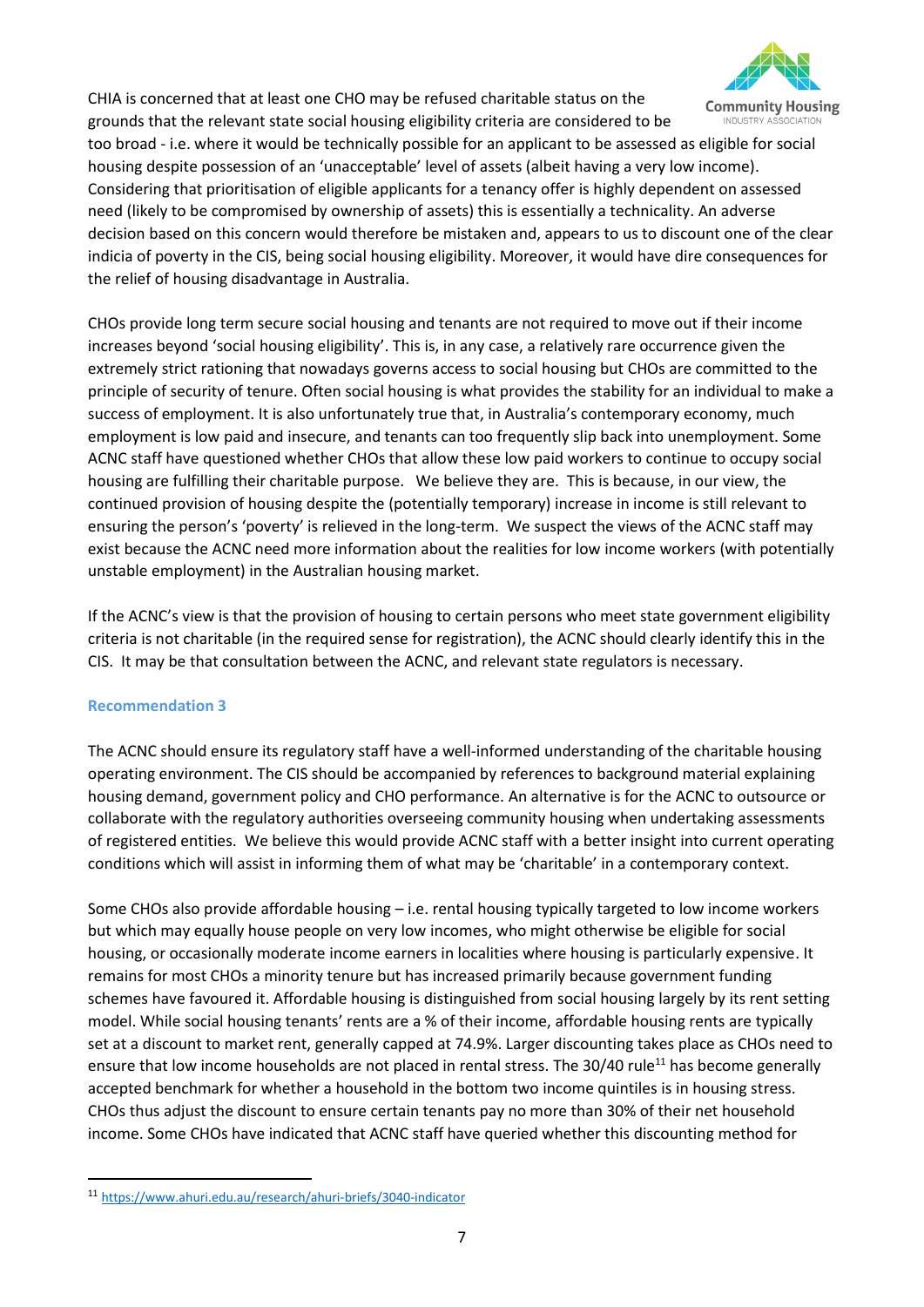

some individuals is akin to a private benefit. We disagree. This clearly is a misunderstanding on the part of the ACNC about how rents are calculated to prevent INDUSTRY ASSOCIATIO rental stress, that is, to relieve poverty. The updated CIS should provide ACNC staff (and CHOs) with a reference to how rent calculations are performed and what the ACNC considers acceptable to avoid providing a private benefit. **(Recommendation 4)**

There are many different affordable housing programs with different eligibility criteria. Most are open to low to moderate income groups - i.e. many of those housed will meet the criteria for households who are being relieved of poverty. Information about the income profiles of households in affordable housing is patchy. Analysis in NSW (the largest jurisdiction) suggests that almost half (46%) of households have a Centrelink payment as their main income source $^{12}$ .

The current CIS seems to imply that one government scheme (the National Rental Affordability Scheme – NRAS) is considered a commercial activity. As used by charitable CHOs this is not the case. The households who are assisted in both NRAS supported schemes and other affordable housing overwhelmingly meet at least one if not more of the criteria in clause 2.7 of the CIS.

#### **Recommendation 5**

The updated CIS should remove references to 'affordable' housing as automatically being considered a 'commercial activity' and recognise that it is used to alleviate poverty or housing disadvantage as set out in 2.7. This would not remove any requirement for an individual organisation to demonstrate that its allocations are consistent with the categories in 2.7.

Since the CIS was published the regulatory environment has changes substantially with the establishment of the National Regulatory System for Community Housing (NRSCH). The NRSCH operates everywhere except Victoria and WA which both chose to retain their own systems. All three systems are, however, relatively consistent. The compliance systems provide assurance to stakeholders that CHOs operate in conformance with contractual and regulatory obligations. The ACNC should ensure that its regulatory approach is aligned with the community housing registration regimes, to benefit from their greater expertise in the sector **(Recommendation 6).**

The provision of government support to construct much needed social and affordable housing has in recent years been severely constrained and frequently required CHOs to undertake commercial activities to part finance schemes using for example the profit from market sales. Some CHOs have also set up social enterprises such as not for profit estate agencies to partly enable the funding of tenant support services. The current CIS and the Word Investments case provide clarity that these commercial activities are allowable, but the new CIS could set out the key principles that the ACNC will use to assess compliance. **(Recommendation 7)**

### **Housing Types in the CIS – Shared Equity and Rent to Buy**

Both shared equity and rent to buy schemes are a very small proportion of the housing provided by CHOs. The vast majority of CHOs are not providing this type of accommodation. However, CHIA is of the opinion that shared equity is charitable housing and is consistent with charitable purpose where it is provided to households whose circumstances are consistent with the factors described in section 2.7 of the current CIS.

<sup>12</sup> <http://communityhousing.org.au/wp-content/uploads/2018/12/StateoftheIndustry-web.pdf>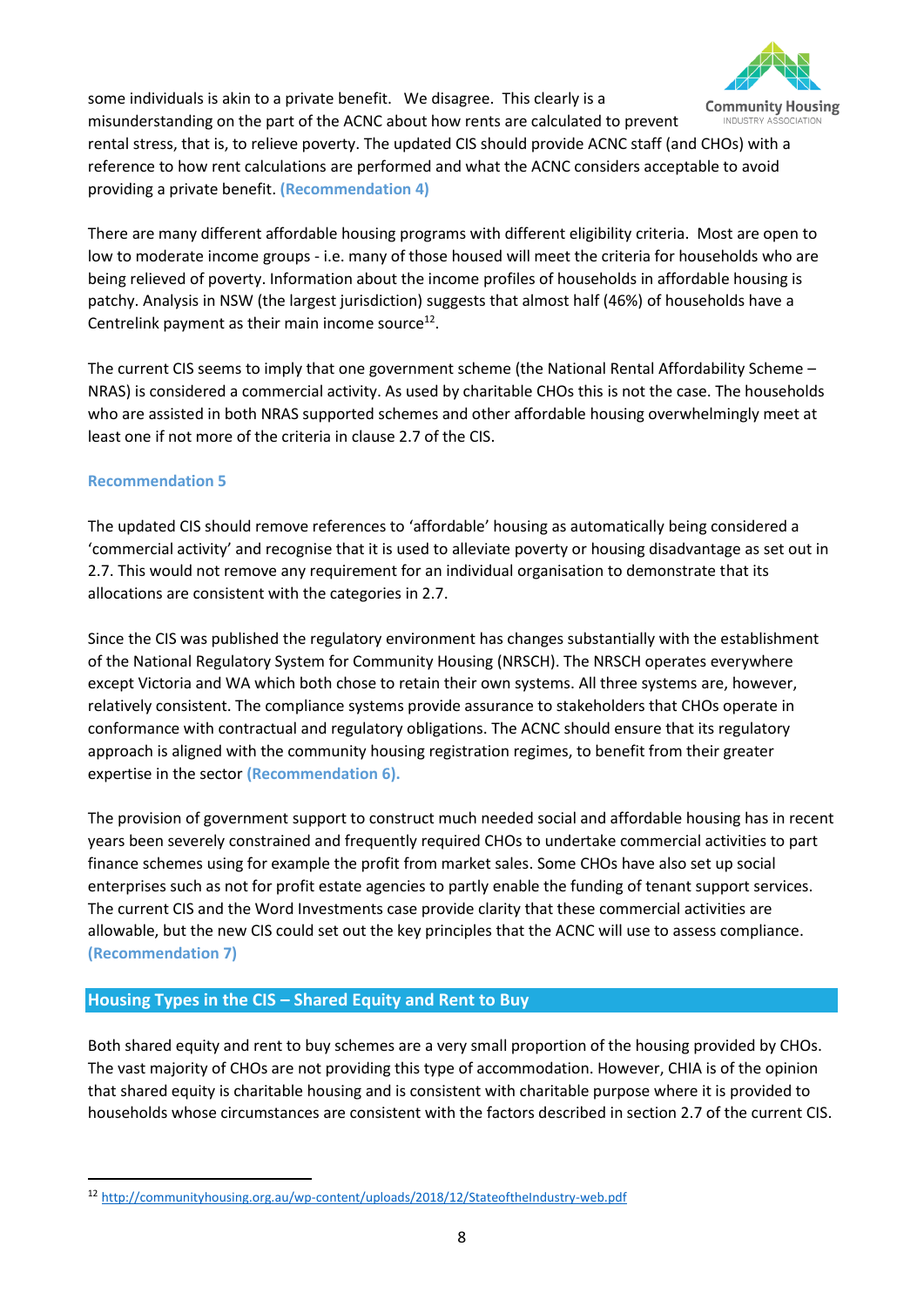

There has been concern expressed by the ACNC that individuals participating in shared equity schemes may be receiving a private benefit, in the form of enjoying a capital

gain on sale. While potentially true, the proportion of the gain would reflect the contribution made by the individual. None of the gain attributable to the input of the charitable entity would 'leak' to the individual. This part of the capital gain remains with the CHO for use in other schemes.

#### **Recommendation 8**

CHIA suggests that the updated CIS sets out clear principles to which shared equity and rent to buy schemes must adhere. These principles should be subject to consultation with the sector.

#### **Relationships with Government**

Earlier in the submission we have explained that registered CHOs operate within a policy and funding framework set principally by the state and territory governments. The current CIS does not acknowledge this situation. In the process of producing this submission it has come to our notice that ACNC staff have expressed concern about how some government policy could impact on charitable purpose. We noted earlier that there has already been one case where a state's social housing eligibility criteria (to which a CHO must conform) are considered to conflict with charitable purpose. While we believe in this instance the ACNC has misunderstood the situation, there should be channels established where issues can be resolved to avoid decisions that impact on the whole sector.

As set out above, if the ACNC believes that the policy and funding frameworks set by state and territory governments are inconsistent (in certain respects) with charitable purpose, the CIS should clearly identify this.

#### **Private Benefit**

Earlier in the submission we noted that parts of the ACNC have questioned whether some individuals are receiving a private benefit in social housing. Another example potentially raising concerns about private benefit is where private landlords offer their properties to CHOs at low or peppercorn rents for long lease periods. These homes are then subleased for the purpose of social housing. CHOs would be responsible for repairs, maintenance, and upgrades on such a property as specified in the agreement. Our view is that the gain (in improved property condition) to the landlord should not be considered as a private benefit if the gain is commensurate with the value of the foregone rent.

In recent years the construction of new social and affordable housing has generally involved combining multiple sources of finance and funding to achieve feasibility. In many cases this mix will include private finance, government subsidy and cross subsidisation from market products.

The community housing sector would prefer a government funding mechanism that was more generous, reduced complexity and lowered risk. However, in the current policy environment, government schemes generally seek to minimise the subsidy amount and increasingly seek a 'return' on the government's investment. The ACNC should make clear its views about what is permissible in the design of such funding mechanisms and specifically how they would determine, in any particular case, whether there was a private benefit to government. The ACNC should be establishing relations with relevant parts of state, territory, and commonwealth government so that its views are sought as a routine part of scheme / program design before those schemes are rolled out to CHOs and the community.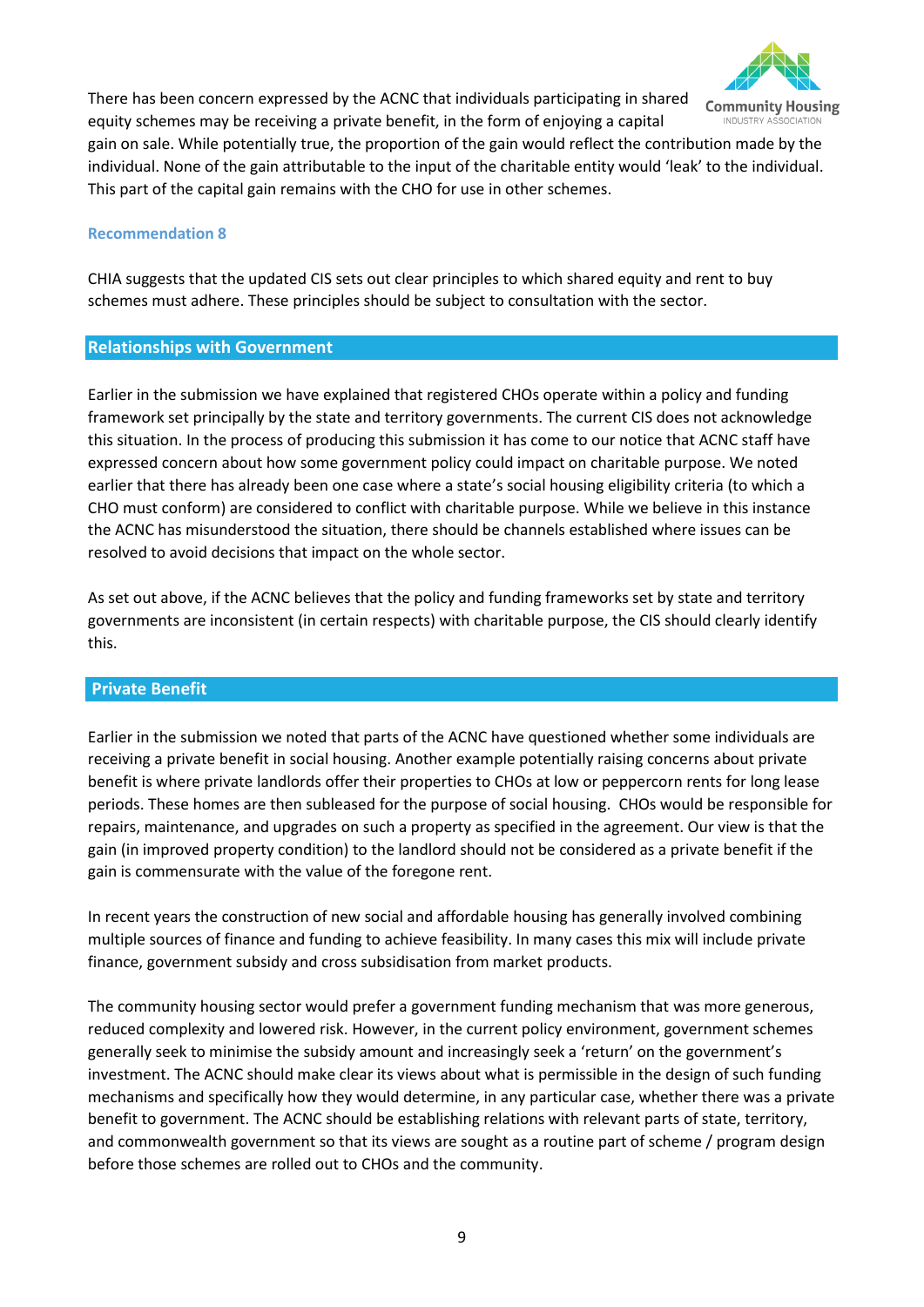

Our view is that there will increasingly be schemes where CHOs will partner with non charitable institutions possibly in special purpose vehicles. The CHO's aim will be to

ensure that the value created in any such structure or arrangement, that can be attributed to charitable benefits, will flow back to the CHO. In addition, the gain that a non charitable partner can take from an arrangement should be proportionate to the financing / funding contribution it makes. We would not consider that arrangement to confer a private benefit in circumstances where any gain is proportionate to risk. Again, guidance from the ACNC on what is permissible in this regard should be set out in the CIS.

The new CIS must clearly set out the principles and guidance for CHOs and potential partners (including government) on what is considered provision of a private benefit and what is not. That guidance will be used to assist in the design of projects and schemes. Case study examples should also be prepared to assist in interpretation. **(Recommendation 9)**

#### **Public Benevolent Institution (PBI) Status**

We appreciate that the assessment of PBI status is a separate to charitable status. That said most of our members are PBIs and thus a tailored and consistent approach should be applied when assessing the hurdles for obtaining PBI status with the ACNC. The experience of one CHO indicates the ACNC may have a view that moderate income households cannot be assisted by a PBI (within its charitable purposes). There have been inconsistent views expressed by different ACNC officers.

The term 'public benevolent institution' is not defined in legislation and therefore, the term takes its ordinary meaning, informed by judicial interpretation (particularly the Full Federal Court decision in Commissioner of Taxation v Hunger Project Australia [2014] FCAFC] 69). The ACNC's administrative interpretation and practice with respect to the registration of public benevolent institutions are set out in: the Commissioner's Interpretation Statement on public benevolent institutions (CIS 2016/03); and the ACNC Factsheet titled 'Public benevolent institutions and the ACNC' (PBI Factsheet). That guidance should be addressed in the CIS in the context of housing charities.

Broadly, case law and the Commissioner's guidance dictate that each word in the phrase 'public benevolent institution' is an individual element that must be met by the entity seeking registration. Accordingly, in order to be a public benevolent institution, an entity must:

- be 'public' in the required sense;
- have as its main purpose the provision of benevolent relief to people in need; and
- be an institution.

Citing the ACNC's statement in CIS 2016/03: 7.2.3 The focus overall should be on an organisation's purposes, rather than its activities in isolation. The activities are relevant insofar as they are a signpost to the organisation's purposes. In the case of the CHO providing information to CHIA, the ACNC queried the status of persons categorised as 'low' and 'moderate' income households in terms of whether their circumstances are of such seriousness as will arouse community compassion and thus engender the provision of relief. Clearly the CHO in a case such as this would need to demonstrate that the households it was assisting were in need of benevolent relief but moderate income earners should not, having regard to what is the 'ordinary meaning' of benevolence, be automatically excluded from assistance by charitable